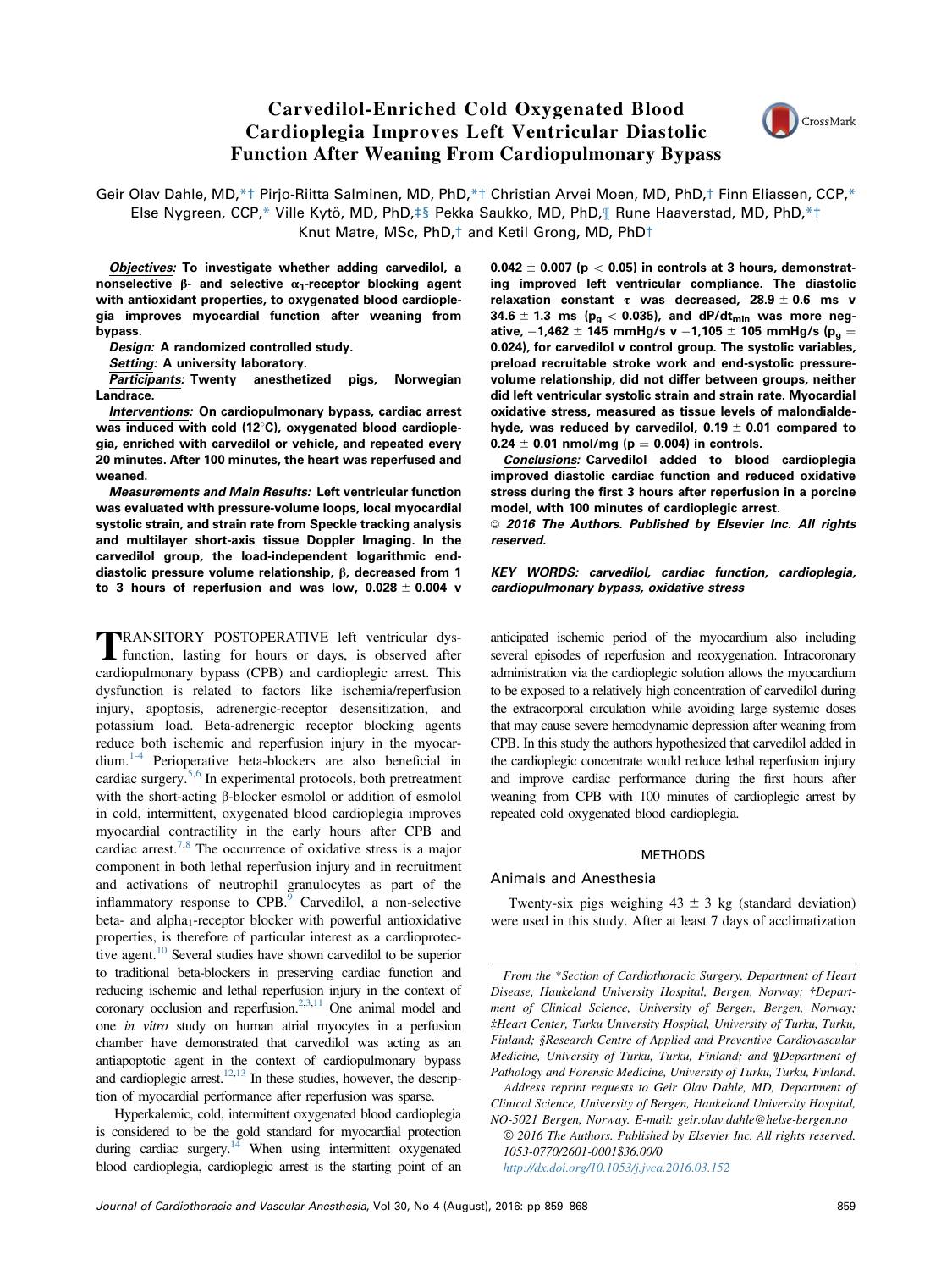<span id="page-1-0"></span>

Fig 1. Schematic timeline for experiments. B, baseline; ACC and ADC, aortic cross-clamping and declamping; CA, cardioplegic arrest; HDC and LDC, high- and low-dose cardioplegia; 1h, 2h, and 3h, time of measurements at one, two, and three hours after aortic declamping.

in the animal facility, the pigs were fasted overnight but had free access to water. All procedures were performed in accordance with international guidelines described in European Communities Council Directive of 2010 (63/EU). The experimental protocol was approved by the Norwegian State Commission for Laboratory Animals (project No. 20113923).

Ketamine (20 mg/kg), diazepam (10 mg), and atropine (1 mg) injected intramuscularly in the dorsal region of the neck served as premedication. Animals were ventilated with isoflurane, 3% in oxygen, for a brief period while 2 ear veins were cannulated. Intravenous anesthesia then was initiated with loading doses and continuous infusions with pentobarbital (15 mg/kg and 4 mg/kg/h), midazolam (0.3 mg/kg and 0.3 mg/kg/h), fentanyl (0.02 mg/kg and 0.02 mg/kg/h) and vecuronium (0.6 mg/kg and 0.3 mg/kg/h). A tracheotomy was performed and mechanical ventilation commenced (Julian, Dräger, Lübeck, Germany) with fixed tidal volumes set at 11 mL/kg. A mixture of  $57\%$  N<sub>2</sub>O and oxygen was used. Respiratory rate was adjusted to maintain end-tidal  $CO<sub>2</sub>$ between 5.0 and 5.7 kPa (38 and 43 mmHg). This anesthetic protocol has been evaluated thoroughly and found to be hemodynamically stable for at least 7 hours.<sup>15,16</sup> At the end of the experiments, the animals, still under general anesthesia, were euthanized with saturated potassium chloride injected into the left atrium.

# Surgical Instrumentation

The right femoral artery and vein were cannulated for blood sampling. A suprapubic catheter was placed into the urinary bladder and urinary output measured. After a midline sternotomy and pericardiotomy, a 6F catheter was placed in the left atrium for microsphere injections, and sutures for bypass cannulation were prepared. A loose snare was placed around the inferior vena cava allowing acute dynamic preload reductions. A pressure-tip catheter (MPC-500, Millar Corp., Houston, TX) was placed in the aortic arch via the left internal thoracic artery. A Swan-Ganz catheter (177HF75-7.5F, Edward Lifesciences Inc., Irvine, CA) was advanced through the right ventricle from the left internal thoracic vein to obtain continuous cardiac output, right ventricular end-diastolic volume (RV-EDV), and right ventricular ejection fraction (RV-EF) as well as central venous and pulmonary artery pressures. The catheter was connected to pressure transducers (TruWave<sup> $B$ )</sup>, Edward Lifesciences) and a continuous cardiac output computer (Vigilance II, Edward Lifesciences). Hemodynamic measurements were digitized and continuously recorded with a signal conditioning unit (ACQ-7700, Data Sciences International, St. Paul, MN). Finally a pressure-conductance catheter (CDLeycom, Hengelo, The Netherlands) was placed through

the left ventricle from the apex and connected to a signal conditioner unit (Sigma-M, CDLeycom). Correct placement was confirmed with echocardiography (Vivid E9, GE Vingmed Ultrasound, Horten, Norway). After instrumentation, animals were left to stabilize for 15 minutes before baseline measurements.

## Cardiopulmonary Bypass

Cannulation for CPB was done through the brachiocephalic artery and the right atrial appendage with an 18F arterial cannula (Medtronic Inc., Minneapolis, MN) and a 29F cavoatrial 3-stage cannula (Medtronic Inc.). The priming volume (1,200 mL Ringer's acetate) and blood were mixed at full CPB flow (90 mL/kg/min) for a few minutes before aortic cross-clamping. A left ventricle venting catheter (E061 17-Fr, Edwards Lifesciences, Inc.) was introduced via the left atrial appendage. At a flow rate of 7% of full CPB flow (6.3 mL/kg/ min), hearts were perfused with the "high-dose" oxygenated cold blood cardioplegia through the aortic root for 3 minutes (Fig 1, Table 1). After this, new cardioplegic "low-dose" perfusions were repeated for 2 minutes every 20 minutes. Active cooling allowed core temperature to drift towards  $35^{\circ}$ C, and when reached or after 20 minutes of cardioplegic arrest, CPB flow was reduced to 72 mL/kg/min. After 80 minutes, rewarming to baseline temperature commenced and CPB flow was reset to 90 mL/kg/min. Arterial blood gases were drawn just before, after 50 minutes, and after 98 minutes of aortic cross-clamping. The aorta was declamped after 100 minutes, and animals were weaned from CPB and decannulated within 20 minutes. The only antiarrhythmic intervention allowed in this protocol was electroconversion from ventricular fibrillation if needed.

#### Design

Animals were block-randomized into a carvedilol group or a control group. In the carvedilol group, the cardioplegic concentrate (1,000 mL) was prepared with 8 mg-carvedilol dissolved in a vehicle of 250 µL of dimethylformamide and 50 µL of HCl on the day of the experiment. The mixture then was diluted carefully with the cardioplegic concentrate under constant stirring to avoid any precipitation. In the control group, the cardioplegic electrolyte concentrate was prepared in the same manner but enriched with vehicle only. Evaluation of cardiac function, tissue blood flow with microspheres, and blood sampling was performed at baseline and then every hour

Table 1. Calculated Concentrations in Oxygenated Blood Cardioplegia

| <b>High Dose</b> | Low Dose |
|------------------|----------|
| 22               | 14       |
| 16               | 9        |
| 134              | 120      |
| 0.8              | 0.4      |
| 0.6              | 0.3      |
| 4                | 2.2      |
|                  |          |

Abbreviation: DMF, dimethylformamide.

\*In intervention group only.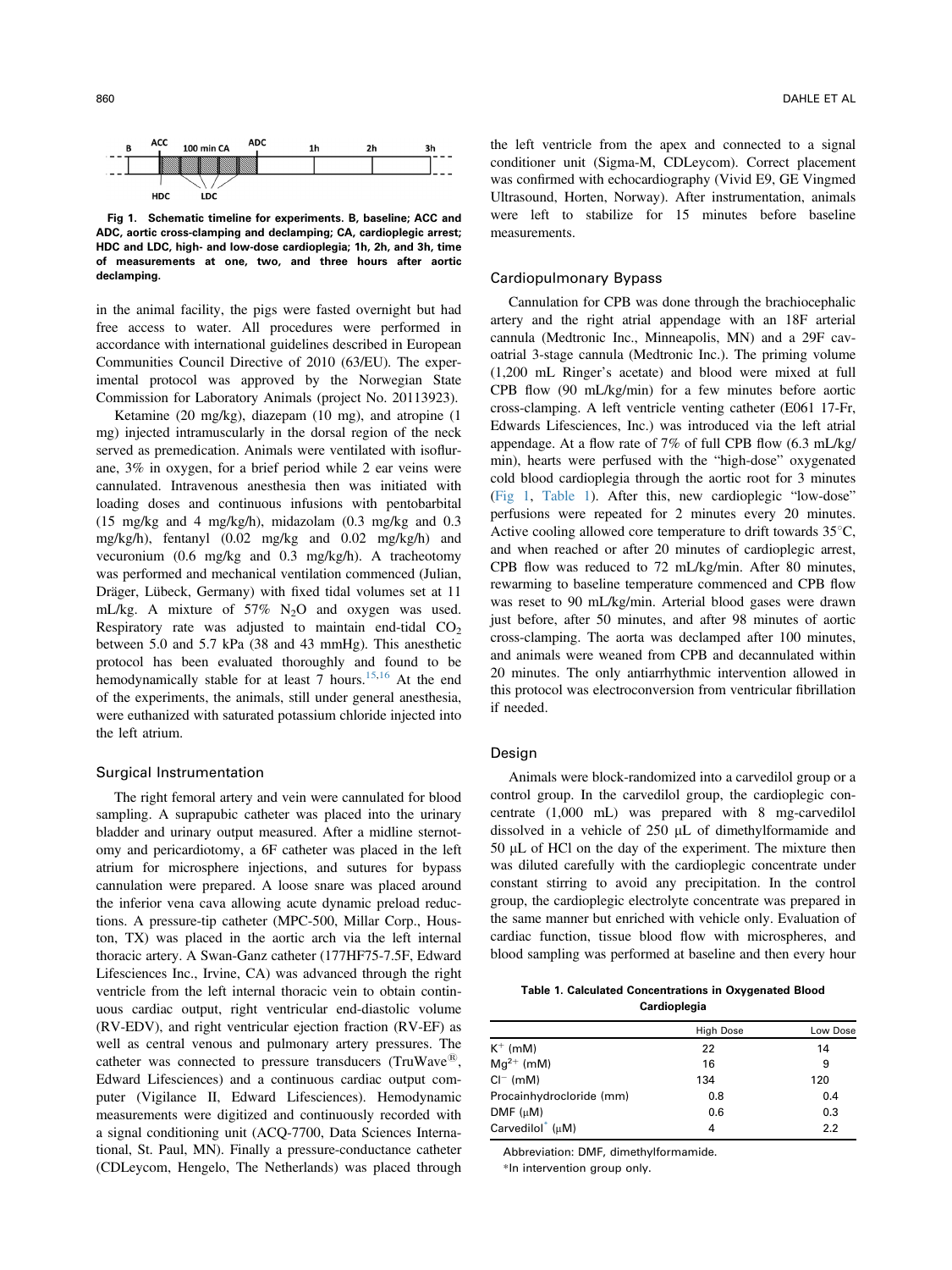after aortic declamping for 3 hours [\(Fig 1](#page-1-0)). Tissue samples were harvested at the end of experiments.

## Pressure-Volume Loops

When evaluating cardiac function, 8 to 12 stable heartbeats were recorded and averaged to evaluate left ventricular pressures and volumes. Following this, 5 to 10 (mean 7.8) beats during an acute dynamic preload reduction, obtained by inferior vena cava constriction, were recorded with the pressure-conductance catheter to assess load-independent left ventricular systolic and diastolic variables. Three separate calibration sequences with 5 mL of 10% saline injected into the pulmonary artery then were recorded. All measurements were done during respirator shut-off, and animals were allowed to stabilize to initial hemodynamic values between recordings. Unfiltered data were exported to an in-house-developed software coded in Matlab (MathWorks Inc., Natick, MA) for further analysis. Paradoxical segmental conductance signals, indicating aortic positioning, were excluded from the total conductance signal. Parallel conductance was calculated from the recordings during hypertonic saline injections, whereas stroke volume from the continuous cardiac output computer served as alpha correction.<sup>[17](#page-9-0)</sup> Left ventricular volumes were normalized for body surface area.<sup>[18](#page-9-0)</sup> The load-independent measures of contractility, preload recruitable stroke work (PRSW), and end-systolic pressure-volume relationship (ESPVR) and diastolic compliance (β), calculated as the exponential fit of the end-diastolic pressure volume relationship (EDPVR) (p =  $C \cdot e^{\beta V}$ ),<sup>19</sup> were based on a minimum of 5 consecutive beats during preload reduction. The median correlation coefficients (interquartile ranges) were 0.998 (0.999; 0.996) for PRSW, 0.993 (0.997; 0.984) for ESPVR and 0.992 (0.996; 0.974) for β. The change in heart rate between the first and last cycle was  $1.4 \pm 3.2$  (standard deviation) beats/min for all 80 runs. The isovolumic relaxation constant was calculated by the left ventricular pressure waveform assuming a non-asymptotic decay. $20$ 

## Echocardiography

After each microsphere injection and pressure-volume loop recording, echocardiography was performed with a Vivid E9 scanner (GE Vingmed Ultrasound). A soft silicon pad  $(4 \times 4 \times 3$  cm) serving as an offset was placed between the epicardium and the sector probe (6S cardiac probe, GE Vingmed Ultrasound). The respirator was disconnected during recordings. Cine-loops of short-axis B-mode view at the equator were recorded for left ventricular radial and circumferential strain and strain rate using speckle tracking analysis (STE). With the same probe position recordings of the anterior wall optimized for multilayer radial tissue Doppler imaging (TDI) were obtained. The probe then was relocated to the apical long-axis view for pulsed-wave Doppler velocity recording from the mitral and aortic valves for timing purposes. Still in long-axis view, 4-chamber B-mode cine-loops of the left ventricle were obtained for STE analysis. All analyses were carried out using EchoPac BT12 (GE Vingmed Ultrasound) with the operator being unaware of the data randomization. End-diastole was defined as the beginning of the first deflection

of the QRS complex on electrocardiogram, whereas the endsystole was defined as the time of aortic valve closure on corresponding pulsed-wave Doppler spectral recordings. For TDI analysis, strain length was set to 2 mm, and 3 regions of interest measuring  $2 \times 6$  mm were tracked evenly through the anterior left ventricular wall representing the subendocardial, midmyocardial, and subepicardial part of the wall. $^{21}$  $^{21}$  $^{21}$ 

#### Tissue and Blood Samples

Immediately after euthanasia, the heart was removed and samples from the left ventricle, divided into subendocardial, midmyocardial, and subepicardial layers, and from the right ventricle were snap-frozen in liquid nitrogen and stored at  $-80^{\circ}$ C. Corresponding tissue samples were placed in paraformaldehyde, washed in ethanol, embedded in paraffin, and sectioned for histology. Also, 2 more sets of corresponding tissue were harvested and weighed for tissue water content and quantification of tissue blood flow rate.

Oxidative stress was studied by lipid peroxidation assessed by measuring malondialdehyde (MDA) in 10-mg tissue samples with a fluorometric kit (K739-100, BioVision Inc., Milpitas, CA). Likewise, a Caspase-3 Colorimetric Assay kit (K105-400, BioVision Inc.) was used to quantify caspase-3 activity in tissue samples of 400 mg of total protein as a marker of initiation of apoptosis. For both kits, triplet samples were used and tissue was homogenized, lysed, and measured according to the manufacturer's instructions.

Cardiomyocyte apoptosis was studied with the terminal transferase-mediated DNA nick end labeling (TUNEL) assay.<sup>22</sup> In brief, paraffin-embedded myocardial sections (4 um) were heated in a sodium citrate solution and digested with proteinase-K to expose DNA. Strand breaks of DNA were then labeled using terminal transferase with digoxigenin conjugated dideoxyuridine triphosphate and visualized with alkaline phosphatase immunohistochemistry. Assay was standardized using the serial section of each sample treated with DNaseI as positive control for apoptosis. Percentages of TUNEL-positive nuclei were calculated using microscopy  $(\times 250$  magnification) with an ocular grid.

The myocardial tissue and corresponding reference blood samples collected for flow rate estimation were weighed, hydrolyzed, and filtered. Fluorescent dye extracted from microspheres on the filter was quantified by flurospectrophotometry (RF-5301PC, Shimadzu, Kyoto, Japan) and regional tissue blood flow rate calculated.<sup>[23](#page-9-0)</sup> Tissue water content, presented as fraction of wet-weight, was calculated as the difference between wet-weight measured immediately after harvest and after 3 weeks of drying at  $60^{\circ}$ C.

Troponin-T was analyzed according to the hospital clinical routine (Troponin-T hs®, Roche Diagnostics, Mannheim, Germany). All arterial blood gas samples were analyzed according to  $\alpha$ -stat strategy (Pico 50, Radiometer Medical, Brønshøj, Denmark).

#### **Statistics**

Data were analyzed by using SPSS v23 (SPSS Inc., Chicago, IL) and values presented as mean  $\pm$  standard error of the mean or median (75-percentile; 25-percentile), unless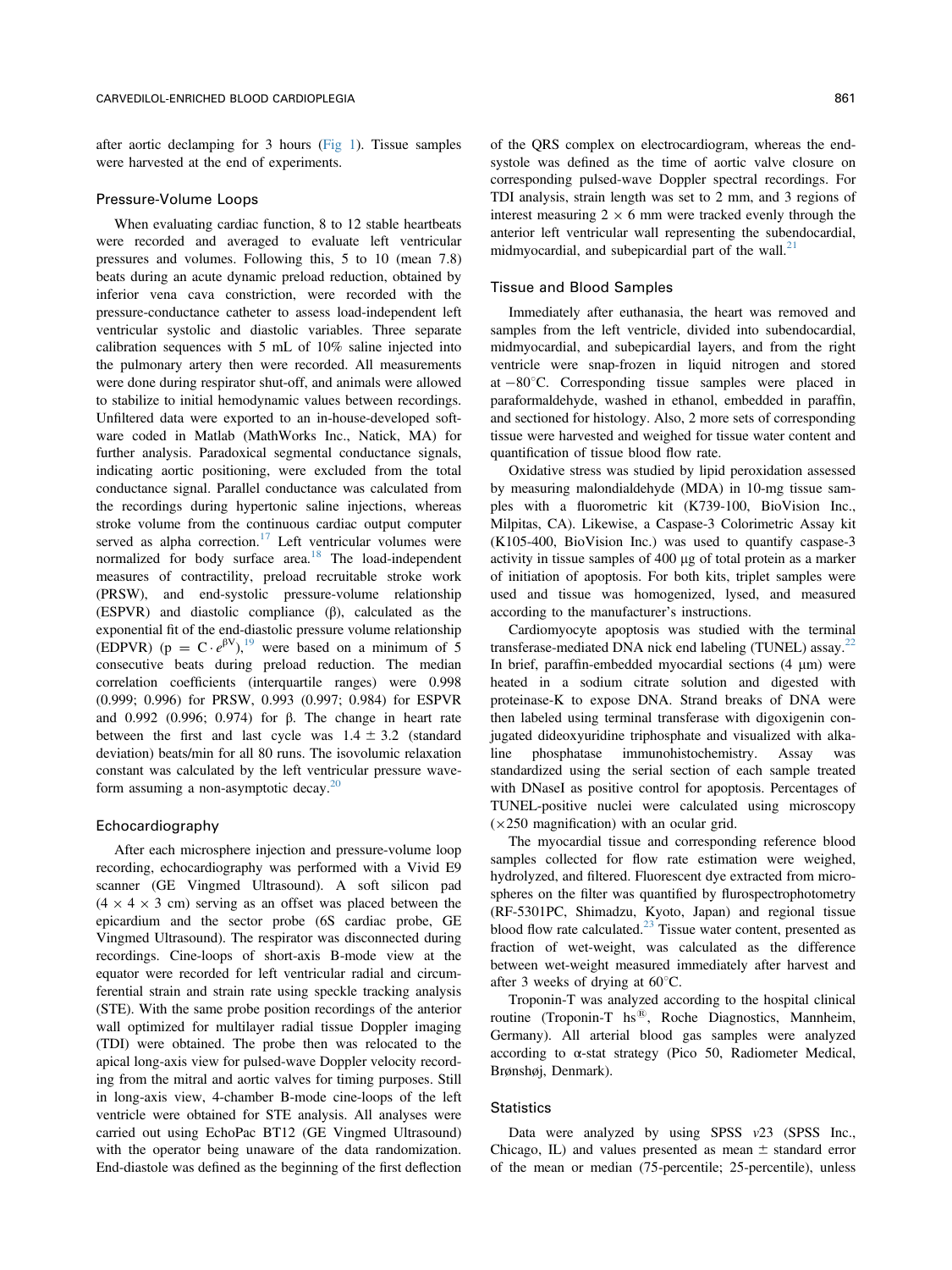<span id="page-3-0"></span>otherwise noted. Baseline variables demonstrating normal distribution were compared by 2-sample Student t-tests. The 2-sample Wilcoxon-Mann-Whitney test on ranks was used if the Kolmogorov-Smirnov test or the Levene equal variance tests were significant when comparing baseline variables and tissue Caspase-3 activity in wall layers. Variables obtained during and after CPB were analyzed separately by 2-way analyses of variance for repeated measurement (RM-ANOVA) with time as within factor  $(p_w)$  and carvedilol or control as grouping factor  $(p_g)$  and *post hoc* Bonferroni contrasts between individual group means. A similar analysis was used for related samples in wall layers. If Mauchly's test of sphericity was significant ( $p < 0.05$ ), the Greenhouse-Geisser adjustment of degrees of freedom was selected for the evaluation of main effects. If a significant interaction ( $p_i < 0.10$ ) effect was found, new ANOVAs for simple main effects were performed with adjustment of degrees of freedom. Cell means finally were

Table 2. Baseline Variables Before Cardioplegic Arrest

| Variable                                                        | Carvedilol ( $n = 10$ ) | Control ( $n = 10$ ) | $\mathsf{p}^*$ |
|-----------------------------------------------------------------|-------------------------|----------------------|----------------|
| HR (beats/min)                                                  | $85 \pm 4$              | $79 \pm 3$           | 0.24           |
| LV-ESP (mmHg)                                                   | $104 \pm 6$             | $95 \pm 4$           | 0.19           |
| LV-ESV <sub>i</sub> (mL/m <sup>2</sup> )                        | $28 \pm 2$              | $29 \pm 2$           | 0.76           |
| LV-EDP (mmHg)                                                   | $9.4 \pm 0.7$           | $10.3 \pm 0.7$       | 0.35           |
| LV-EDV <sub>i</sub> (mL/m <sup>2</sup> )                        | 72 (77; 68)             | 79 (85; 73)          | 0.21           |
| $SVi$ (mL/m <sup>2</sup> )                                      | $44 \pm 3$              | $50 \pm 2$           | 0.056          |
| CI $(L/min/m2)$                                                 | $3.6 \pm 0.2$           | $4.0 \pm 0.2$        | 0.28           |
| LV-EF (%)                                                       | $61 \pm 3$              | $64 \pm 2$           | 0.36           |
| $LV-SW_i$ (mmHg $\cdot$ mL/m <sup>2</sup> )                     | $3,917 \pm 314$         | $4.184 \pm 225$      | 0.50           |
| $RV$ -EDV <sub>i</sub> (mL/m <sup>2</sup> )                     | $140 \pm 8$             | $147 \pm 7$          | 0.54           |
| $RV-EF$ (%)                                                     | $25 \pm 1$              | $25 \pm 1$           | 0.91           |
| STE-CircS (%)                                                   | $-15.8 \pm 1.5$         | $-18.8 \pm 0.6$      | 0.08           |
| STE-LongS (%)                                                   | $-12.1 \pm 0.9$         | $-13.7 \pm 0.9$      | 0.23           |
| STE-RadS (%)                                                    | 27.2 (48.6; 24.9)       | 28.2 (36.6; 26.6)    | 0.85           |
| $STE-CircSr (s-1)$                                              | $-1.15 \pm 0.10$        | $-1.22 \pm 0.05$     | 0.50           |
| $STE$ -LongSr (s <sup>-1</sup> )                                | $-1.05 \pm 0.04$        | $-1.03 \pm 0.03$     | 0.75           |
| $STE$ -RadSr $(s^{-1})$                                         | $2.27 \pm 0.23$         | $1.98 \pm 0.10$      | 0.25           |
| LV-blood flow                                                   | $0.78 \pm 0.03$         | $0.75 \pm 0.05$      | 0.58           |
| $(mL/min/q)^{\dagger}$                                          |                         |                      |                |
| RV-blood flow                                                   | $0.56 \pm 0.03$         | $0.61 \pm 0.05$      | 0.33           |
| $(mL/min/q)^{\dagger}$                                          |                         |                      |                |
| MAP (mmHg)                                                      | $95 \pm 5$              | $86 \pm 4$           | 0.18           |
| PAP (mmHg)                                                      | $17.0 \pm 1.6$          | $17.1 \pm 0.9$       | 0.94           |
| CVP (mmHg)                                                      | $4.8 \pm 0.7$           | $5.5 \pm 0.6$        | 0.42           |
| LV-PFR/EDV $(s^{-1})$                                           | $3.9 \pm 0.2$           | $4.0 \pm 0.3$        | 0.88           |
| $SVR_i$ (dyn $\cdot$ s/cm <sup>5</sup> $\cdot$ m <sup>2</sup> ) | $2,025 \pm 134$         | $1,646 \pm 106$      | 0.040          |

NOTE. Values are mean  $\pm$  SEM or median (75-percentile; 25percentile).

Abbreviations: CI, cardiac index; Circ, circumferential direction; CVP, mean central venous pressure; EDP, end-diastolic pressure; EDV, end-diastolic volume; EF, ejection fraction; ESP, end-systolic pressure; ESV, end-systolic volume; HR, heart rate; i, value indexed for body surface area; Long, longitudinal direction; LV, left ventricle; MAP, mean arterial pressure; PAP, mean pulmonary artery pressure; PFR, peak filling rate; Rad, radial direction; RV, right ventricle; STE, left ventricular Speckle Tracking Echocardiography; SV, stroke volume; SW, stroke work; S, peak systolic strain; Sr, peak systolic strain rate; SVR, systemic vascular resistance.

\*p values from 2-sample t-tests or Mann-Whitney rank sum tests.  $tn = 9$  in Carvedilol group.

compared with Neumann-Keuls multiple contrast tests when justified by the preceding ANOVA. A p value  $< 0.05$  was considered as statistically significant.

## **RESULTS**

A total of 6 animals were excluded for non-technical reasons. In the control group, 3 pigs developed severe pulmonary hypertension and arterial hypoxia shortly after weaning from CPB. In 1 of these animals, a persistent foramen ovale was found. One animal in the control group developed severe tachyarrhythmia, making evaluation of cardiac function with pressure-volume loops meaningless. One animal in the control group did not regain spontaneous rhythm and could therefore not be weaned from CPB. One animal in the carvedilol group developed cardiac fibrillation after weaning and severe cardiac failure after multiple attempts of electrocardioversion. Excluded animals were replaced in the subsequent experiment. Results are given for 10 animals in each group.

Except for a higher systemic vascular resistance  $(SVR_i)$  in the carvedilol compared to the control group, there were no significant differences with regard to baseline variables describing left and right ventricular function, hemodynamics, myocardial blood flow, arterial blood gas analysis, and any other variable evaluated (Table 2). Mean aortic pressure (MAP) differed between groups 2 minutes before aortic clamping ([Table 3](#page-4-0)). All other measurements obtained just before aortic cross-clamping, during cardioplegic arrest, and just prior to declamping did not differ. The time from declamping until spontaneous heart rhythm averaged  $189 \pm 25$  s (n = 20), and the time to cardiac pulsations averaged  $318 \pm 31$  s with no significant difference between groups.

Heart rate and MAP did not differ between groups after aortic declamping ( $p_g = 0.22$  and  $p_g = 0.18$ ). For both groups, heart rate increased ( $p_w = 0.001$ ) and MAP decreased  $(p_w < 0.001)$  from 30 minutes to 3 hours after declamping ([Fig 2](#page-5-0)). There was an early increased cardiac index in both groups from 30 to 40 minutes followed by a slight decrease over time ( $p_w < 0.047$ ) and with no difference between groups  $(p_g = 0.28)$ . Parallel to this, stroke volume decreased in both groups ([Table 4](#page-6-0)). A similar decrease was observed for left ventricular end-diastolic volume (LV-EDV<sub>i</sub>), stroke work (LV-SW<sub>i</sub>) and RV-EDV<sub>i</sub>. Mean pulmonary artery pressure, left ventricular end-systolic pressure (LV-ESP), and SVRi decreased over time. LV-ESP was elevated in the carvedilol compared to the control group ( $p_g = 0.023$ ).

A significant and gradual decrease was seen in PRSW and in peak positive of the first derivative of left ventricular pressure (dP/dt<sub>max</sub>) during reperfusion in both groups [\(Fig 3\)](#page-7-0). Two hours after reperfusion,  $dP/dt_{max}$  was higher in carvediloltreated compared to controls, but no significant difference was detectable after 3 hours. Circumferential, longitudinal, and radial peak systolic STE strain decreased during the three hours after aortic declamping with no significant differences between groups ([Table 4\)](#page-6-0). Peak systolic STE strain rate remained unaltered. Measured by TDI, the peak systolic radial strain and strain rate in the left ventricular anterior wall in 3 wall layers showed the same patterns as STE-derived data ([Supplementary Table 1\)](#page-9-0).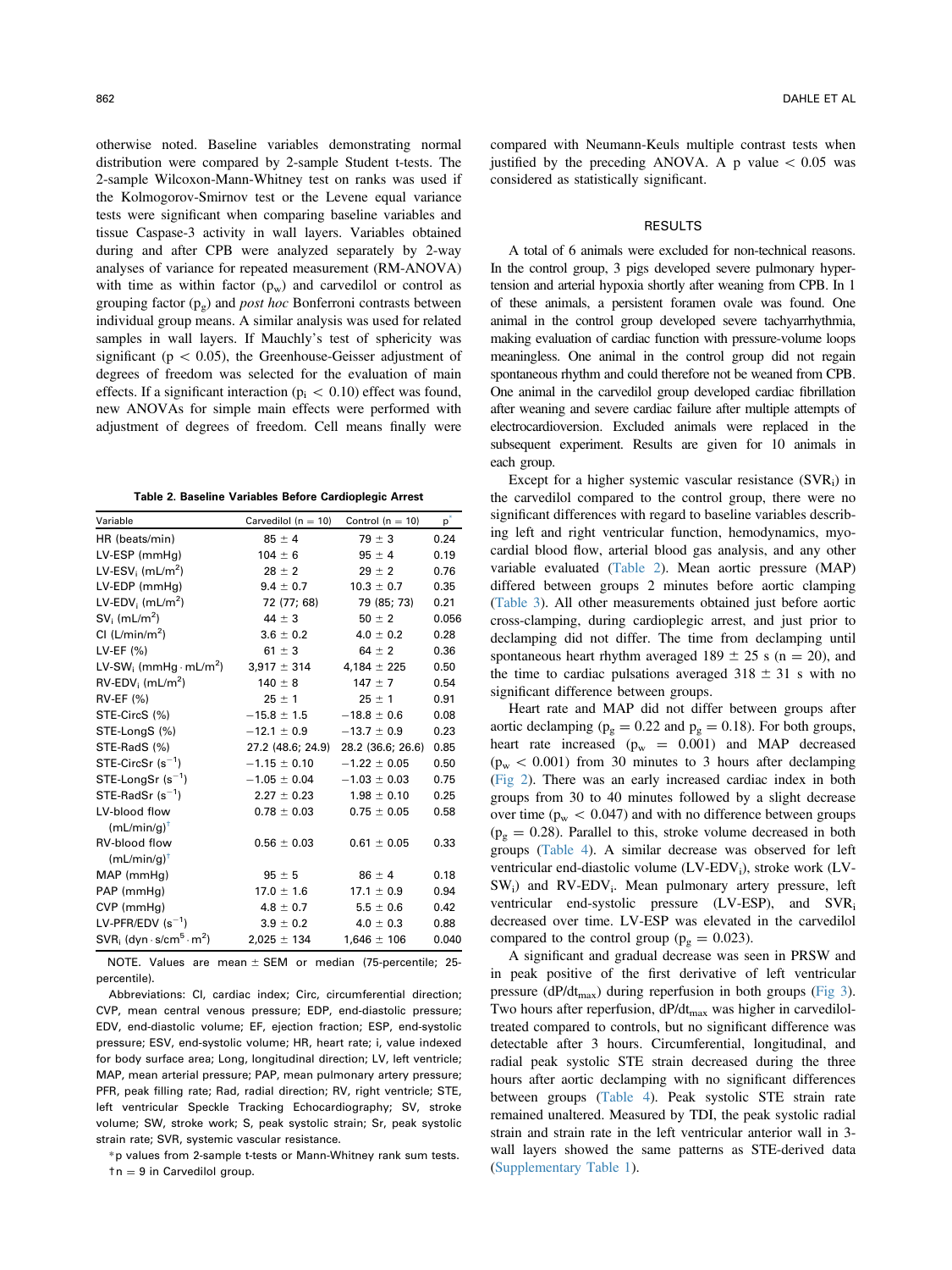| Variable                              |                      | 50 Min X-clamp  | 98 Min X-clamp        | <b>RM-ANOVA Statistics</b> |         |       |
|---------------------------------------|----------------------|-----------------|-----------------------|----------------------------|---------|-------|
|                                       | 2 Min Before X-clamp |                 |                       | $p_w$                      | $p_{g}$ | $p_i$ |
| MAP (mmHg)                            |                      |                 |                       |                            |         |       |
| Carvedilol                            | $56 \pm 3^{*}$       | $47 \pm 2^{*}$  | $56 \pm 4^{\ddagger}$ | 0.017                      | 0.80    | 0.041 |
| Control                               | $47 \pm 3$           | $51 \pm 4$      | $57 \pm 5^{\dagger}$  |                            |         |       |
| Temp $_{\text{rect}}$ ( $^{\circ}$ C) |                      |                 |                       |                            |         |       |
| Carvedilol                            | $38.7 \pm 0.2$       | $34.5 \pm 0.1$  | $37.7 \pm 0.2$        | < 0.001                    | 0.58    | 0.61  |
| Control                               | $38.4 \pm 0.2$       | $34.5 \pm 0.1$  | $37.6 \pm 0.2$        |                            |         |       |
| $Hb$ (g/dL)                           |                      |                 |                       |                            |         |       |
| Carvedilol                            | $5.7 \pm 0.2$        | $6.5 \pm 0.2$   | $6.9 \pm 0.2$         | < 0.001                    | 0.41    | 0.46  |
| Control                               | $5.9 \pm 0.2$        | $6.9 \pm 0.2$   | $7.0 \pm 0.2$         |                            |         |       |
| рH                                    |                      |                 |                       |                            |         |       |
| Carvedilol                            | $7.40 \pm 0.01$      | $7.42 \pm 0.01$ | $7.47 \pm 0.01$       | < 0.001                    | 0.059   | 0.47  |
| Control                               | $7.38 \pm 0.01$      | $7.39 \pm 0.01$ | $7.43 \pm 0.02$       |                            |         |       |
| $pO2$ (kPa)                           |                      |                 |                       |                            |         |       |
| Carvedilol                            | $16.8 \pm 2.0$       | $22.8 \pm 2.7$  | $15.9 \pm 1.9$        | 0.088                      | 0.28    | 0.15  |
| Control                               | $18.8 \pm 3.0$       | $16.4 \pm 1.9$  | $13.9 \pm 0.8$        |                            |         |       |
| $pCO2$ (kPa)                          |                      |                 |                       |                            |         |       |
| Carvedilol                            | $5.6 \pm 0.2$        | $5.7 \pm 0.1$   | $5.0 \pm 0.2$         | < 0.001                    | 0.12    | 0.70  |
| Control                               | $5.8 \pm 0.1$        | $6.1 \pm 0.2$   | $5.4 \pm 0.3$         |                            |         |       |
| $HCO3-$ (mmol/L)                      |                      |                 |                       |                            |         |       |
| Carvedilol                            | $25.5 \pm 0.6$       | $27.0 \pm 0.6$  | $27.7 \pm 0.7$        | < 0.001                    | 0.25    | 0.35  |
| Control                               | $25.1 \pm 0.5$       | $26.2 \pm 0.3$  | $26.5 \pm 0.3$        |                            |         |       |
| $s-K^+$ (mmol/L)                      |                      |                 |                       |                            |         |       |
| Carvedilol                            | $4.4 \pm 0.1$        | $4.8 \pm 0.1$   | $5.6 \pm 0.2$         | < 0.001                    | 0.23    | 0.61  |
| Control                               | $4.3 \pm 0.1$        | $4.7 \pm 0.1$   | $5.4 \pm 0.2$         |                            |         |       |
| $s-Na^+$ (mmol/L)                     |                      |                 |                       |                            |         |       |
| Carvedilol                            | $141 \pm 1$          | $142 \pm 1$     | $140 \pm 1$           | 0.20                       | 0.45    | 0.38  |
| Control                               | $140 \pm 1$          | $141 \pm 1$     | $140 \pm 1$           |                            |         |       |

<span id="page-4-0"></span>Table 3. Mean Arterial Pressure, Temperature, Hemoglobin, and Arterial Blood Gases During Cardiopulmonary Bypass and Aortic Clamp in Two Groups of Pigs With 100 Minutes of Cardioplegic Arrest

NOTE. Values are mean  $\pm$  SEM, n = 10.

Abbreviations: MAP, mean aortic pressure;  $p_a$ , p value between groups from 2-way RM-ANOVA;  $p_i$  p value for interaction from 2-way RM-ANOVA; p<sub>w</sub>, p value within-subjects from 2-way RM-ANOVA; RM-ANOVA, analyses of variance for repeated measurement; s, serum levels; Temp<sub>rect</sub>, rectal temperature.

\*Significantly different from control at 2 min before X-clamp.

†Significantly different from 2 min before X-clamp.

‡Significantly different from at 50 min of X-clamp

Peak negative left ventricular pressure decay rate (dP/dt<sub>min</sub>) gradually decreased (less negative) from 60 to 180 minutes after declamping in both groups [\(Fig 3](#page-7-0)). Furthermore,  $dP/dt_{min}$ was more negative in carvedilol-treated animals compared to controls during the observation period. The end-diastolic compliance, β, decreased significantly in the carvedilol group with a tendency to increase in the control group ( $p_i = 0.028$ ). At 180 minutes after declamping  $β$  was significantly decreased in carvedilol-treated animals compared to controls. In the carvedilol group the left ventricular isovolumic relaxation constant,  $\tau$ , was significantly reduced compared to controls after declamping.

Biopsies from the left ventricle demonstrated a reduction of tissue MDA in carvedilol-treated animals irrespective of wall layer ( $p_g = 0.004$ ) ([Fig 4\)](#page-8-0). An increased number of TUNELpositive nuclei were found in the subendocardium compared to the midmyocardium and the subepicardium ( $p_w = 0.004$ ) but with no significant difference between treatment groups ( $p_g$  = 0.93). Carvedilol-treated animals displayed much variation in measurements of tissue caspase-3 activity, resulting in skewed distribution of data and no statistical differences between

groups in any wall layer. Troponin-T values in serum did not differ between groups and averaged  $46 \pm 5$  ng/L at baseline and 356  $\pm$  24 ng/L 180 minutes after declamping (n = 20).

## **DISCUSSION**

In this experimental model, carvedilol, added to repeated, cold, oxygenated blood, cardioplegia enhanced left ventricular diastolic function during the first 3 hours after declamping following 100 minutes of cardioplegic arrest. A more negative  $dP/dt_{\min}$  and a shortening of the isovolumic relaxation constant  $\tau$  in the carvedilol group compared to the control group indicated more efficient isovolumic relaxation ([Fig 3\)](#page-7-0). Furthermore, the end-diastolic compliance was increased significantly in the same group 3 hours after declamping demonstrated by the reduced slope of the logarithmic EDPVR, β. There was a significant increase in LV-ESP in the carvedilol group after aortic declamping. Small afterload increases can shorten  $\tau$  and accelerate left ventricular pressure decay (dP/ dtmin); a more pronounced afterload increase will have the opposite effect.<sup>[24](#page-9-0)</sup> On the other hand, since  $β$  is a load-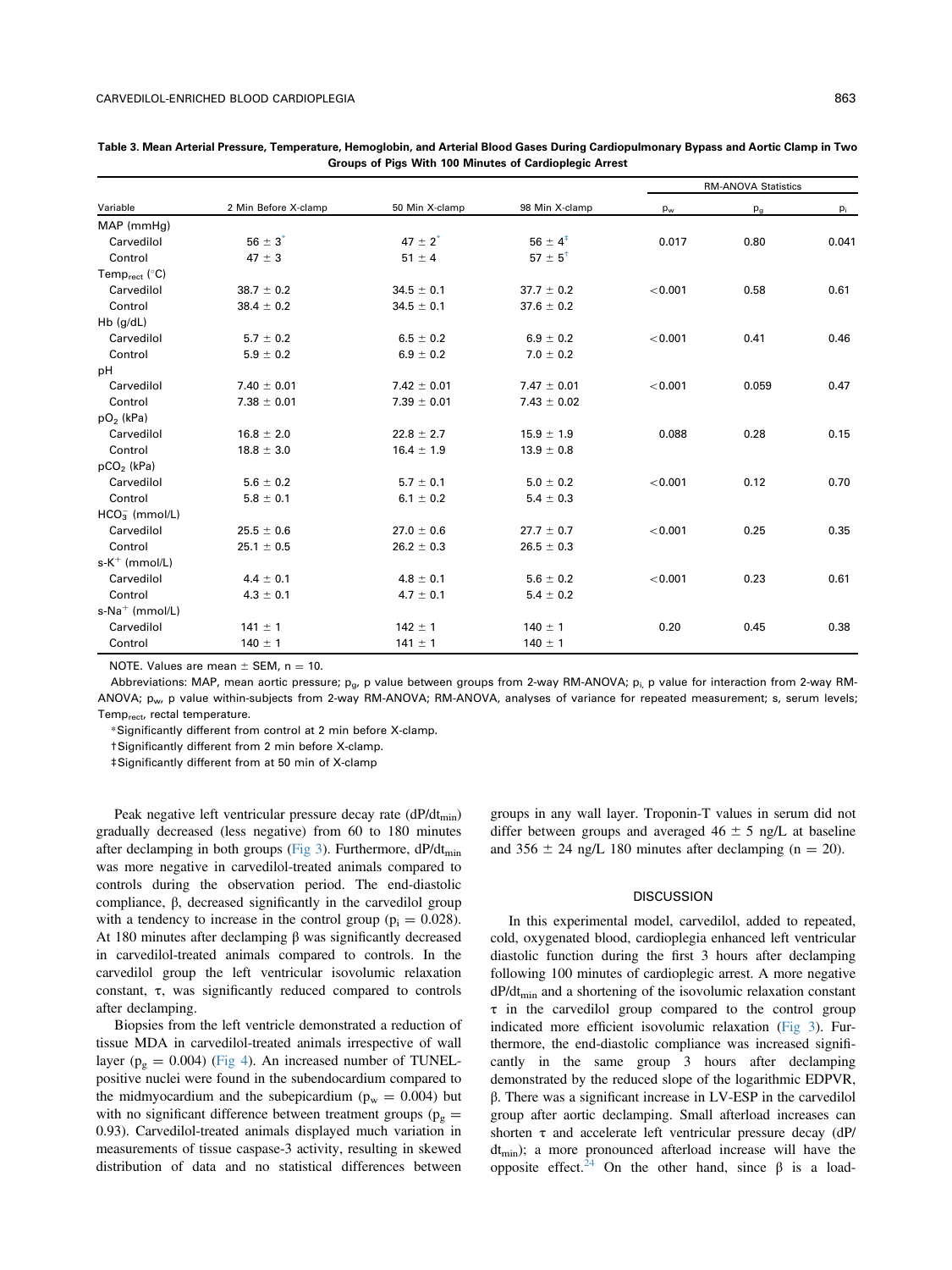<span id="page-5-0"></span>

Fig 2. Trend curves for heart rate (HR), mean arterial pressure (MAP), and cardiac index (CI) from 30 to 180 minutes after aortic declamping. For Cl,  $n = 9$  in the carvedilol group due to technical failure. Values are mean  $\pm$  SEM.  $\sharp$  = statistical significant difference between groups at 170 minutes.

independent variable describing diastolic compliance, the improved diastolic function caused by carvedilol is most likely a result of improved lusitropy.

The improvement in diastolic function could be explained by increased beta-adrenergic stimulation (ie, by less desensitization) as adrenergic stimuli via cAMP accelerates the cytosolic calcium removal. However, increased adrenergic stimulation also should be accompanied by a concomitant increase in systolic variables. This was demonstrated in a similar model using the ultra-short-acting beta-blocker esmolol as an additive to the cardioplegic solution. $8$  In the present study, no convincing improvement in left ventricular systolic function was demonstrated ([Fig 3](#page-7-0)). More likely, the antioxidant properties of carvedilol caused the enhanced diastolic function. During ischemia, the elevated level of reactive oxygen species (ROS) is associated with cytosolic calcium overload. In the present study, the lower MDA levels in the carvedilol group indicated less oxidative stress over time. Carvedilol is a scavenger, reducing oxidative stress, and it has been shown that carvedilol prevents contractures after ischemia in reperfusion models resulting in both better isovolumic relaxation and end-diastolic compliance.<sup>[4,11](#page-9-0),[25](#page-9-0)</sup>

In the setting of CPB and cardioplegic arrest, adrenergic blocking agents may preserve postoperative function by blocking the passing catecholamine surge, thus reducing desensitization of adrenergic receptors. This is likely to be the mechanism behind the better-preserved contractile function after CPB demonstrated for esmolol.<sup>[8](#page-9-0)</sup> PRSW,  $dP/dt_{max}$  and echo-derived strain rate increased with esmolol treatment. In the present study, a significant difference between groups for  $dP/dt_{\text{max}}$  2 hours after declamping was found but no differences in ESPVR or PRSW. Furthermore, there was no difference between groups in radial strain rate, also considered to be a relatively load-independent contractility variable.<sup>[26](#page-9-0)</sup> Thus, the present study did not convincingly demonstrate an effect on inotropy or on chronotropy by carvedilol. Prevailing adrenergic receptor blockade by carvedilol after reperfusion may prevent the adrenergic receptors from responding to endogenous catecholamines in spite of being more sensitized. On the other hand, the anticipated systemic plasma concentration of carvedilol during and after cardioplegic arrest is low compared to concentrations shown to have only minimal hemodynamic suppressive effects. $3$ 

Carvedilol prevents beta-adrenergic receptor desensitization to some extent, $27$  but in contrast to traditional beta-blockers, long-term use of carvedilol does not upregulate beta-receptor densities[.28](#page-9-0) This has been explained by sophisticated models demonstrating that carvedilol acts as a biased agonist at an intracellular level. $29,30$  The binding of carvedilol to the adrenergic receptor will not stimulate the G-protein to activate cAMP signaling via adenylyl cyclase. In contrast to traditional beta-blockers like esmolol, however, carvedilol will stimulate G-protein-receptor signaling pathway involving beta-arresting, which is involved in the decoupling and later internalization of the adrenergic receptors. Carvedilol may thus be less suited for protection from the acute beta-adrenergic receptor desensitization induced by CPB and cardioplegic arrest.

Alpha<sub>1</sub>-adrenergic receptors also are known to desensitize early during acute endogenous surges of cathecholamines. Alpha-andrenergic antagonists should therefore have the potential to prevent the acute decoupling during events like CPB and cardioplegia.<sup>31,32</sup> To the authors' knowledge, the effect of carvedilol on acute  $alpha_{1}$ receptor desensitization has not been studied. In the present study, an increase in LV-ESP in carvedilol-treated animals indicated elevated afterload [\(Table 4](#page-6-0)). Even if systemic concentrations are low during cardioplegic arrest, carvedilol might alleviate receptor desensitization by blocking vascular alpha<sub>1</sub>-adrenergic receptors during CPB. At baseline there seems to be an elevated afterload in animals later allocated to carvedilol treatment during cardioplegic arrest demonstrated by SVRi [\(Table 2\)](#page-3-0). Both CPB and cardioplegic arrest have a major cardiovascular impact that would most probably conceal this randomization bias. Nevertheless, caution should be taken with regard to interpretation of the afterload difference demonstrated after CPB in the present study.

Reperfusion is associated with an increase in formation of ROS due to sudden resupply of oxygen and decay in the antioxidant system. Also, CPB and cardioplegic arrest promote neutrophil tissue migration increasing ROS.<sup>9</sup> The imbalance between ROS and antioxidative defense initiates several reactions, ultimately leading to cell death and is thus a major mechanism behind reperfusion injury. Carvedilol and its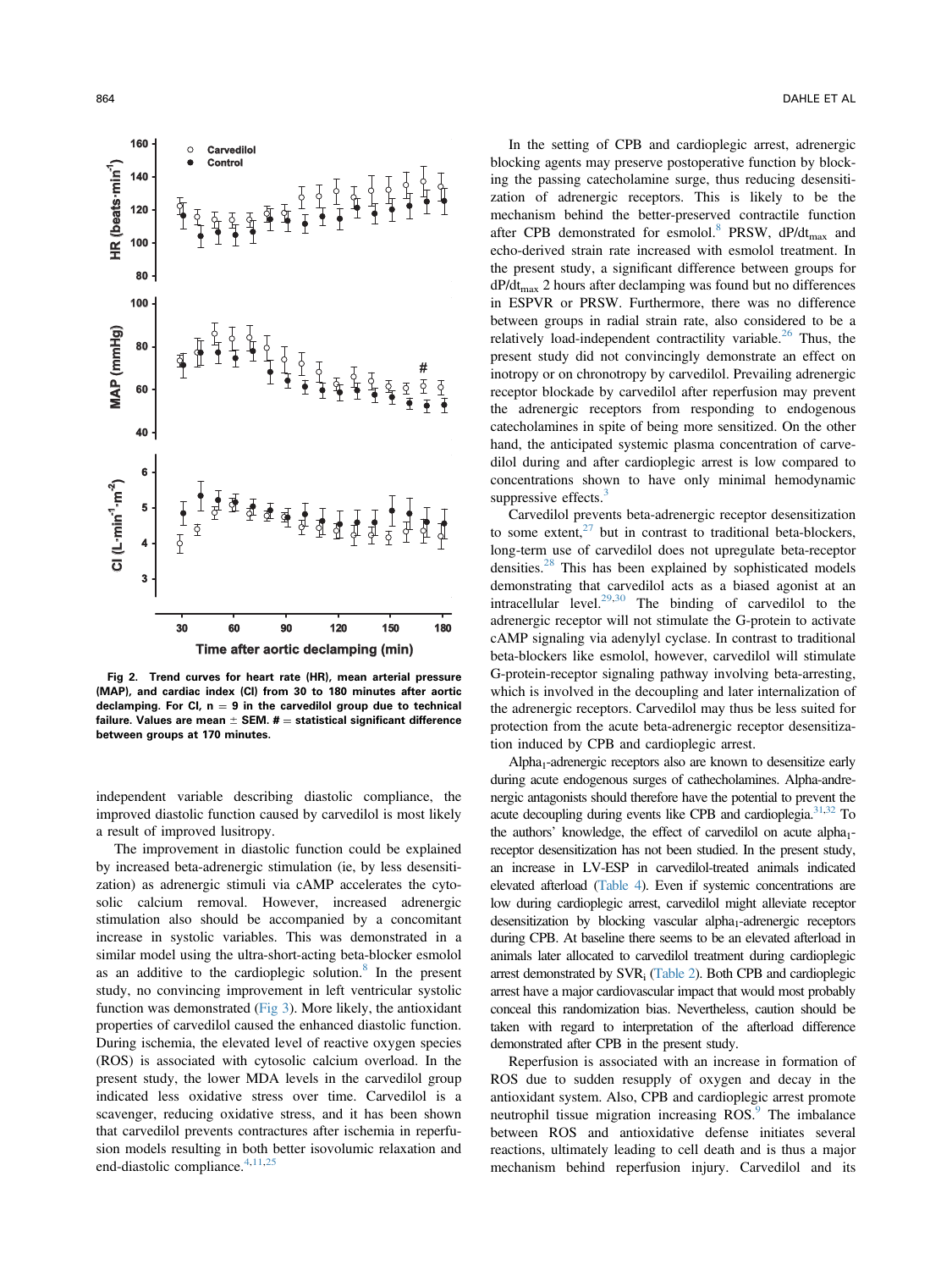<span id="page-6-0"></span>

|                                              |                  |                  |                  | <b>RM-ANOVA Statistics</b> |       |       |
|----------------------------------------------|------------------|------------------|------------------|----------------------------|-------|-------|
| Variable                                     | 1 Hour           | 2 Hours          | 3 Hours          | pw                         | $p_g$ | pi    |
| LV-ESP (mmHg)                                |                  |                  |                  |                            |       |       |
| Carvedilol                                   | $96 \pm 6$       | $86 \pm 2$       | $79 \pm 4$       | < 0.001                    | 0.023 | 0.96  |
| Control                                      | $84 \pm 4$       | $73 \pm 3$       | $68 \pm 4$       |                            |       |       |
| LV-ESV <sub>i</sub> (mL/m <sup>2</sup> )     |                  |                  |                  |                            |       |       |
| Carvedilol                                   | $28 \pm 4$       | $23 \pm 2$       | $20 \pm 3$       | 0.18                       | 0.98  | 0.28  |
| Control                                      | $24 \pm 4$       | $25 \pm 5$       | $22 \pm 3$       |                            |       |       |
| LV-EDP (mmHg)                                |                  |                  |                  |                            |       |       |
| Carvedilol                                   | $7.9 \pm 0.7$    | $7.6 \pm 0.9$    | $8.2 \pm 0.7$    | 0.65                       | 0.47  | 0.76  |
| Control                                      | $7.4 \pm 0.8$    | $7.1 \pm 0.7$    | $7.2 \pm 0.8$    |                            |       |       |
| LV-EDV <sub>i</sub> (mL/m <sup>2</sup> )     |                  |                  |                  |                            |       |       |
| Carvedilol                                   | $67 \pm 4$       | $56 \pm 4$       | $50 \pm 4$       | < 0.001                    | 0.78  | 0.69  |
| Control                                      | $65 \pm 5$       | $59 \pm 6$       | $53 \pm 5$       |                            |       |       |
| $SVi$ (mL/m <sup>2</sup> )                   |                  |                  |                  |                            |       |       |
| Carvedilol                                   | $38 \pm 1$       | $34 \pm 2$       | $30 \pm 2$       | < 0.001                    | 0.52  | 0.36  |
| Control                                      | $42 \pm 2$       | $34 \pm 2$       | $31 \pm 2$       |                            |       |       |
| LV-EF $(%)$                                  |                  |                  |                  |                            |       |       |
| Carvedilol                                   | $59 \pm 4$       | $61 \pm 2$       | $61 \pm 3$       | 0.49                       | 0.59  | 0.24  |
| Control                                      | $66 \pm 4$       | $61 \pm 4$       | $60 \pm 3$       |                            |       |       |
| LV-SW <sub>i</sub> (mmHg·mL/m <sup>2</sup> ) |                  |                  |                  |                            |       |       |
| Carvedilol                                   | $3,241 \pm 179$  | $2,682 \pm 158$  | $2,121 \pm 193$  | < 0.001                    | 0.63  | 0.51  |
| Control                                      |                  | $2,399 \pm 247$  | $1,999 \pm 199$  |                            |       |       |
| $RV$ -EDV <sub>i</sub> (mL/m <sup>2</sup> )  | $3,299 \pm 255$  |                  |                  |                            |       |       |
| Carvedilol                                   |                  |                  |                  |                            |       | 0.26  |
|                                              | $138 \pm 7$      | $125 \pm 9$      | $122 \pm 11$     | < 0.001                    | 0.37  |       |
| Control                                      | $148 \pm 7$      | $141 \pm 9$      | $127 \pm 8$      |                            |       |       |
| <b>RV-EF (%)</b>                             |                  |                  |                  |                            |       |       |
| Carvedilol                                   | $30 \pm 1$       | $27 \pm 1$       | $27 \pm 1$       | 0.10                       | 0.64  | 0.98  |
| Control                                      | $29 \pm 1$       | $26 \pm 2$       | $27 \pm 1$       |                            |       |       |
| LV-blood flow                                |                  |                  |                  |                            |       |       |
| Carvedilol <sup>*</sup>                      | $1.22 \pm 0.06$  | $0.99 \pm 0.07$  | $0.96 \pm 0.08$  | 0.005                      | 0.65  | 0.43  |
| Control                                      | $1.10 \pm 0.06$  | $0.92 \pm 0.12$  | $1.01 \pm 0.11$  |                            |       |       |
| RV-blood flow                                |                  |                  |                  |                            |       |       |
| Carvedilol <sup>*</sup>                      | $1.22 \pm 0.08$  | $1.13 \pm 0.13$  | $1.09 \pm 0.11$  | 0.21                       | 0.66  | 0.51  |
| Control                                      | $1.29 \pm 0.12$  | $1.09 \pm 0.12$  | $1.24 \pm 0.12$  |                            |       |       |
| STE-CircS (%)                                |                  |                  |                  |                            |       |       |
| Carvedilol                                   | $-14.7 \pm 0.8$  | $-15.7 \pm 1.5$  | $-13.7 \pm 1.1$  | 0.03                       | 0.38  | 0.17  |
| Control                                      | $-17.8 \pm 1.2$  | $-15.4 \pm 0.8$  | $-13.8 \pm 0.9$  |                            |       |       |
| STE-LongS (%)                                |                  |                  |                  |                            |       |       |
| Carvedilol                                   | $-10.9 \pm 1.1$  | $-9.2 \pm 0.7$   | $-7.7 \pm 1.0$   | 0.002                      | 0.98  | 0.78  |
| Control                                      | $-10.6 \pm 1.1$  | $-9.3 \pm 0.6$   | $-8.1 \pm 0.8$   |                            |       |       |
| STE-RadS (%)                                 |                  |                  |                  |                            |       |       |
| Carvedilol                                   | $24.3 \pm 2.3$   | $23.0 \pm 2.5$   | $20.7 \pm 1.4$   | 0.013                      | 0.14  | 0.37  |
| Control                                      | $29.6 \pm 2.8$   | $27.2 \pm 2.2$   | $20.4 \pm 1.7$   |                            |       |       |
| $STE\text{-}CircSr$ (s <sup>-1</sup> )       |                  |                  |                  |                            |       |       |
| Carvedilol                                   | $-1.17 \pm 0.07$ | $-1.46 \pm 0.13$ | $-1.37 \pm 0.15$ | 0.78                       | 0.31  | 0.041 |
| Control                                      | $-1.41 \pm 0.11$ | $-1.24 \pm 0.08$ | $-1.26 \pm 0.06$ |                            |       |       |
| STE-LongSr $(s^{-1})$                        |                  |                  |                  |                            |       |       |
| Carvedilol                                   | $-1.07 \pm 0.06$ | $-1.05 \pm 0.08$ | $-1.13 \pm 0.10$ | 0.76                       | 0.73  | 0.58  |
| Control                                      | $-1.10 \pm 0.08$ | $-1.03 \pm 0.04$ | $-1.03 \pm 0.06$ |                            |       |       |
| STE-RadSr $(s^{-1})$                         |                  |                  |                  |                            |       |       |
| Carvedilol                                   | $2.31 \pm 0.17$  | $2.21 \pm 0.24$  | $2.27 \pm 0.23$  | 0.83                       | 0.67  | 0.97  |
| Control                                      | $2.19 \pm 0.13$  | $2.15 \pm 0.12$  | $2.16 \pm 0.19$  |                            |       |       |
| PAP (mmHg)                                   |                  |                  |                  |                            |       |       |
| Carvedilol                                   | $26 \pm 2$       | $25 \pm 1$       | $22 \pm 2$       | 0.008                      | 0.49  | 0.85  |
| Control                                      | $27 \pm 1$       | $25 \pm 1$       | $24 \pm 1$       |                            |       |       |
| CVP (mmHg)                                   |                  |                  |                  |                            |       |       |
| Carvedilol                                   | $6.5 \pm 0.8$    | $5.6 \pm 0.3$    | $6.0 \pm 0.4$    | 0.089                      | 0.80  | 0.78  |
| Control                                      | $6.8 \pm 1.0$    | $5.5 \pm 0.6$    | $6.6 \pm 1.3$    |                            |       |       |
| LV-PFR/EDV $(s^{-1})$                        |                  |                  |                  |                            |       |       |
| Carvedilol                                   | $6.0 \pm 0.5$    | $6.8 \pm 0.9$    | $7.3 \pm 0.9$    | 0.056                      | 0.89  | 0.30  |
| Control                                      | $6.5 \pm 0.9$    | $6.9 \pm 1.0$    | $7.2 \pm 0.9$    |                            |       |       |
|                                              |                  |                  |                  |                            |       |       |

| Table 4. Variables After 100 Minutes of Cardioplegic Arrest and Weaning From Cardiopulmonary Bypass |  |  |  |  |  |  |  |  |
|-----------------------------------------------------------------------------------------------------|--|--|--|--|--|--|--|--|
|-----------------------------------------------------------------------------------------------------|--|--|--|--|--|--|--|--|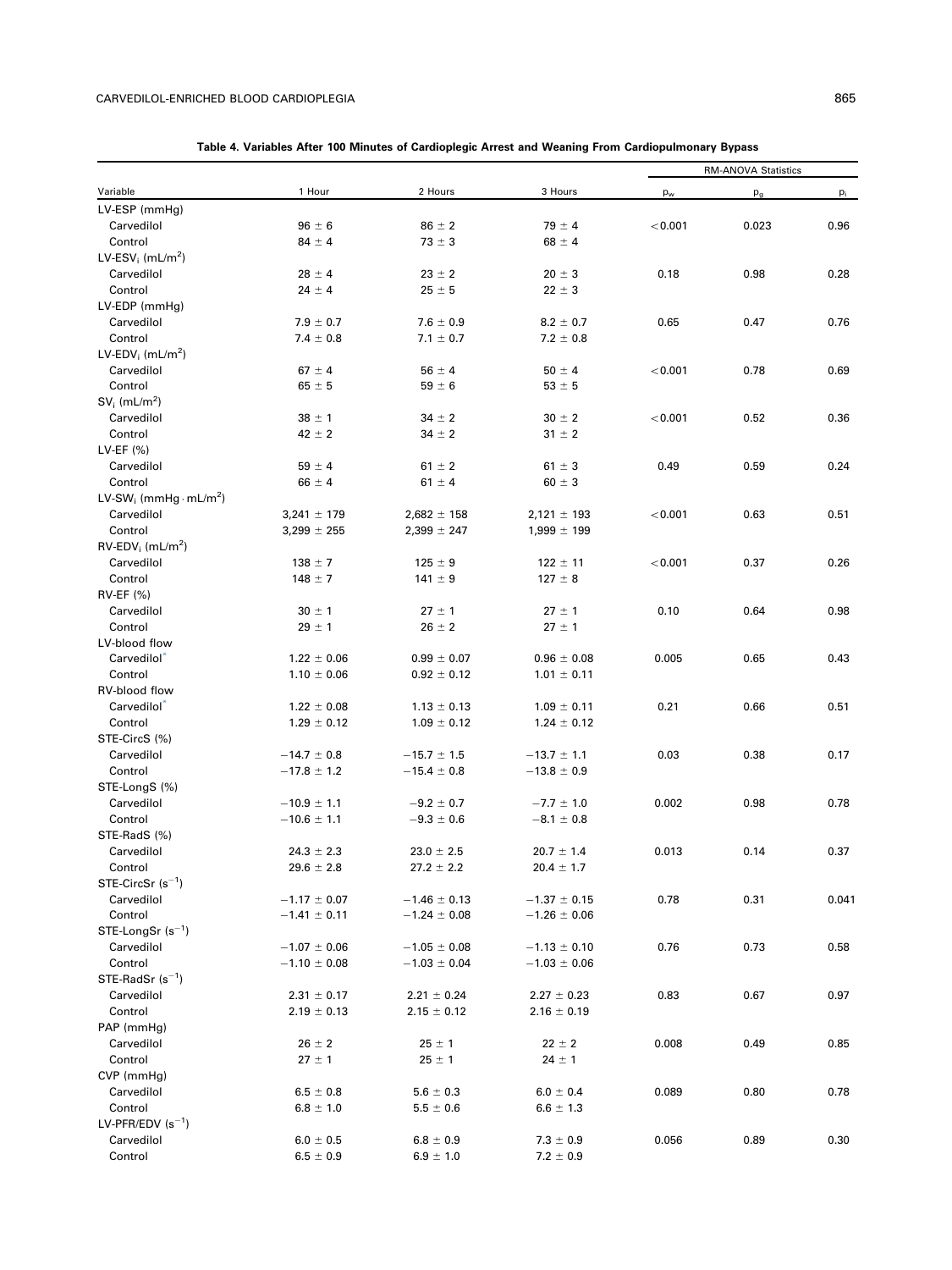<span id="page-7-0"></span>

|                                                                 |                 |                 |                 | <b>RM-ANOVA Statistics</b> |       |      |
|-----------------------------------------------------------------|-----------------|-----------------|-----------------|----------------------------|-------|------|
| Variable                                                        | Hour            | 2 Hours         | 3 Hours         | $p_w$                      |       | p,   |
| $SVR_i$ (dyn $\cdot$ s/cm <sup>5</sup> $\cdot$ m <sup>2</sup> ) |                 |                 |                 |                            |       |      |
| Carvedilol                                                      | $1.526 \pm 125$ | $1.475 \pm 98$  | $1.280 \pm 104$ | < 0.001                    | 0.092 | 0.73 |
| Control                                                         | $1.304 \pm 110$ | $1.184 \pm 120$ | $1,022 \pm 95$  |                            |       |      |

NOTE. Variables after 100 min of cardioplegic arrest and weaning from cardiopulmonary bypass. Values are mean  $\pm$  SEM, n = 10 in both groups.

Abbreviations: Circ, circumferential direction; CVP, mean central venous pressure; EDP, end-diastolic pressure; EDV, end-diastolic volume; EF, ejection fraction; ESP, end-systolic pressure; ESV, end-systolic volume; i, value indexed for body surface area; Long, longitudinal direction; LV, left ventricle; PAP, mean pulmonary artery pressure; PFR, peak filling rate; p<sub>a</sub>, p value between groups from 2-way RM-ANOVA; p<sub>i, p</sub> value for interaction from 2-way RM-ANOVA; pw, p value within subjects from 2-way RM-ANOVA; Rad, radial direction; RM-ANOVA, analyses of variance for repeated measurement; RV, right ventricle; S, peak systolic strain; Sr, peak systolic strain rate; STE, left ventricular Speckle tracking echocardiography; SV, stroke volume; SVR, systemic vascular resistance; SW, stroke work.

 $*$ n = 9 in Carvedilol group.



Fig 3. Slope of end-systolic pressure-volume relationship (ESPVR), slope of the logarithmic end-diastolic pressure-volume relationship (β), slope of preload recruitable stroke work (PRSW), isovolumic relaxation time constant (τ), and peak-positive and peak-negative of first derivative of left ventricular pressure (dP/dt<sub>max</sub> and dP/dt<sub>min</sub>) at baseline, 1 hour, 2 hours, and 3 hours after aortic declamping. Values are mean  $\pm$  SEM or median with quartiles.  $p_w$ ,  $p_g$ , and  $p_i$  = significance level for within, between groups, and interaction, respectively, by analyses of variance for repeated measurement. # Difference between groups at denoted time. \* Difference within same group between 1 and 3 hours.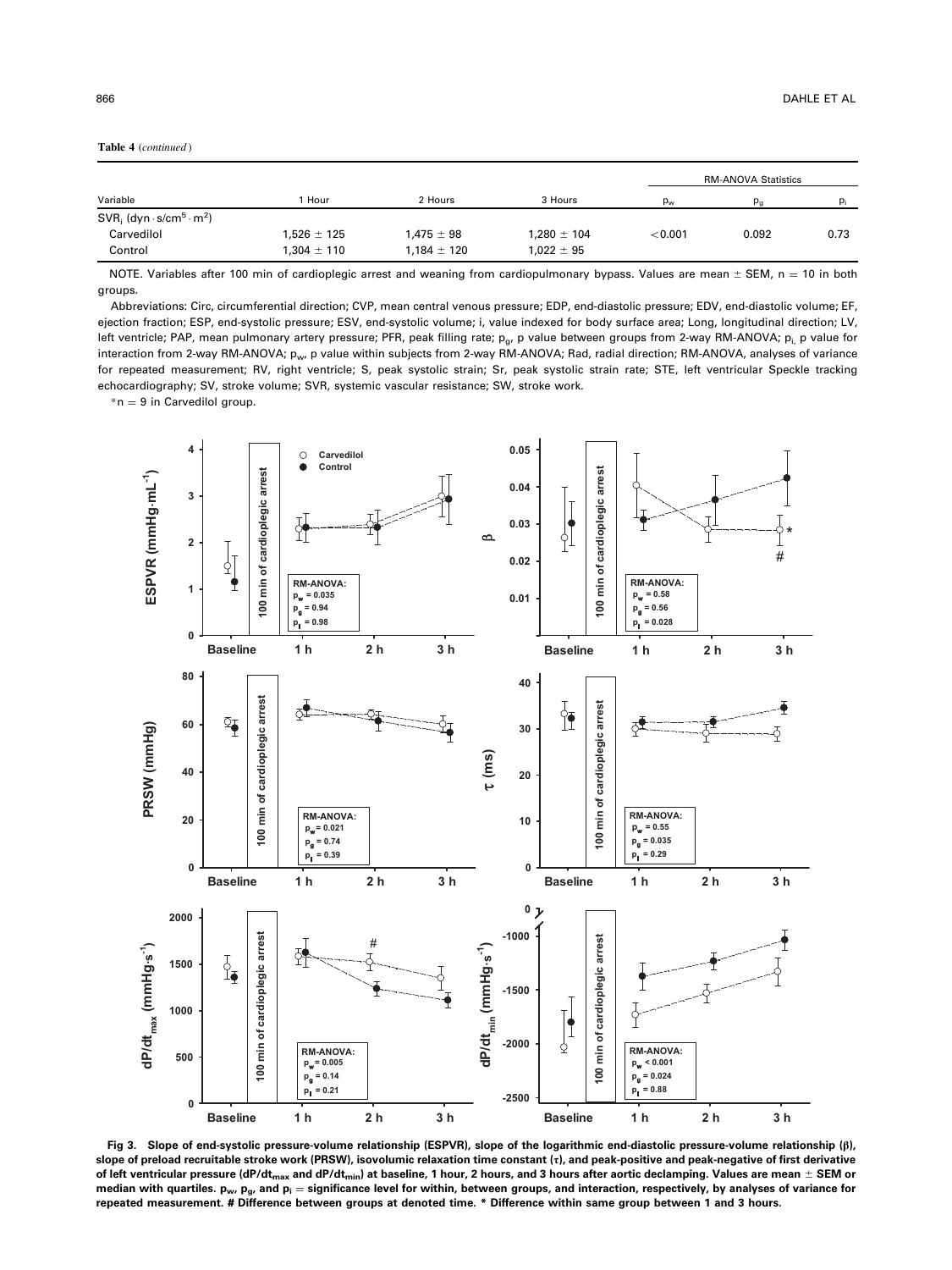<span id="page-8-0"></span>

Fig 4. Malondialdehyde (MDA), caspase-3 activity, and TUNELpositive nuclei from left ventricular tissue samples in subendocardial .<br>(ENDO), midmyocaridal (MID), and subepicardial (EPI) layers. p<sub>w</sub>, p<sub>g</sub>, and  $p_i$  = significance level for within subjects, between groups, and interaction, respectively, by RM-ANOVA. Values are mean  $+$  SEM and box-and-whisker plot for caspase-3.

hydroxylated metabolite are known to exhibit several antiox-idant effects.<sup>[10](#page-9-0)</sup> The authors' study showed less MDA in the intervention group, indicating reduced lipid peroxidation (Fig 4). However, neither apoptosis evaluated by caspase-3 activity and TUNEL-staining nor ischemic myocardial injury evaluated by serum troponin release differed between groups. In a study using human cardiomyocytes from the right atrium in a perfusion chamber simulating cardioplegic arrest, significantly better preservation with regards to apoptotic activation was shown when cells were treated with 10  $\mu$ M of carvedilol.<sup>[13](#page-9-0)</sup> Likewise, a systemic injection of 1.0 mg/kg of carvedilol just

prior to CPB followed by 1 hour of cardioplegic arrest caused less apoptotic activation, corresponding to lower MDA levels in a canine model.<sup>[12](#page-9-0)</sup> Furthermore, several studies have shown marked reduction in infarct size in coronary artery occlusion/ reperfusion models. $<sup>2</sup>$ </sup>

The lack of clear evidence for myocardial salvage in the present study may be dose dependent. Based on plasma volume of 52 mL/kg in the young pig, $33$  peak total plasma concentrations of carvedilol (free and protein bound) in the previously-mentioned studies range, between 10  $\mu$ M and 45  $\mu$ M. This was significantly more than used in the present study, in which calculated carvedilol concentrations were  $5.6 \mu M$  and  $3.1 \mu M$  for high- and low-dose cardioplegia, respectively ([Table 1](#page-1-0)). However, a direct comparison of systemic bolus injections and freshly mixed intracoronary delivery probably is not valid since several factors like distribution volume, blood temperature and time to equilibrium of plasma protein-bound fraction will be different. In addition, the repeated perfusions of intracoronary cardioplegia allow a targeted intervention to the myocardium during the ischemic and reperfusion periods. In pilot experiments, double and quadruple doses of carvedilol in the cardioplegic solution were associated with unacceptable prolonged asystolic washout periods and problems with weaning from CPB. Thus, the final concentrations of carvedilol used in the present study were titrated to be clinically relevant for the intracoronary delivery approach.

## Limitations

Translating the results from this animal study to a clinical situation in humans should be done with care. The healthy pig hearts have not been subjected to a direct surgical intervention. Many patients undergoing cardiac surgery have a previous history of ischemic heart disease, myocardial infarction, hypertrophy and dysfunction that have not been modeled here. However, the mechanisms explaining reduced antioxidative stress combined with improved diastolic function in the present study were not species specific. There may very well be similar advantages utilizing carvedilol-enriched cardioplegia in a clinical setting, but caution must be taken in choice of dose as cardiodepression before total washout of cardioplegic remnants may prolong weaning times. It should also be emphasized that the statistical power in the present study was low, and negative findings must be interpreted with caution.

#### CONCLUSIONS

In the authors' pig model, carvedilol used as additive to the cardioplegic solution reduced oxidative stress in the myocardium. Carvedilol preserves diastolic function during the first 3 hours after CPB and cardioplegic arrest. However, the authors found no evidence of definitive protection from ischemic and lethal reperfusion injury.

## ACKNOWLEDGMENTS

Geir Olav Dahle and Pirjo-Riitta Salminen were recipients of research fellowships from the Western Norway Regional Health Authority; Christian Arvei Moen was a research fellow financed by the University of Bergen. Financial support was obtained from the Western Norway Regional Health Authority,